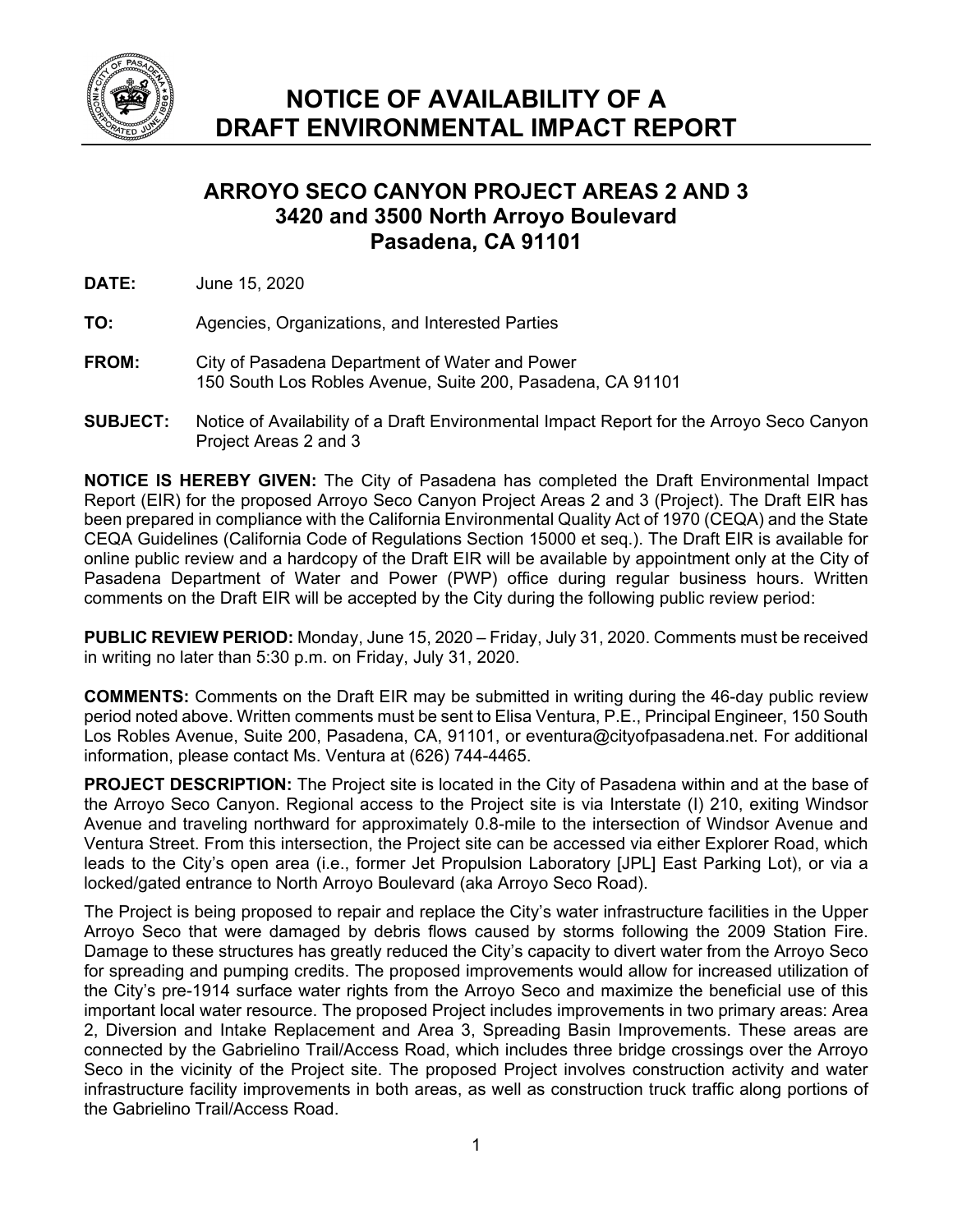

## **NOTICE OF AVAILABILITY OF A DRAFT ENVIRONMENTAL IMPACT REPORT**

## **PROJECT LOCATION:**



The proposed Project would also improve biological functions within the Arroyo Seco. For any future fish populations that may establish in the Arroyo Seco, the new intake would include fish screens to prevent fish populations from passing into the intake and conveyance system, and a roughened channel constructed downstream of the new diversion structure to allow upstream fish passage under certain conditions.

In Area 2, the Project would demolish and remove the following structures: (1) existing concrete diversion weir, associated masonry abutments, and rock wall built over concrete dam that extends under the trail; (2) intake structure, metal ladder and platform, and trash racks; (3) concrete slab

adjacent to the Gabrielino Trail/Access Road, and (4) excavations of soil/sediment, rocks, debris, and vegetation within the upstream diversion pool, downstream streambed, and on the adjacent slopes on the downstream side of the diversion weir.

The Project involves the construction of a new diversion weir and intake in the same location within the Arroyo Seco as the current facility. The proposed reinforced concrete diversion control structure would span the entire width of the existing channel and a 30-foot long operable weir crest gate would be located in a notched section of the structure and would be mechanically operated. Operation of the crest gate would be controlled by water depth measurements from a transducer located immediately upstream of the diversion. The crest gate would be raised to create a pool of water for diversion to the intake structure, and lowered to bypass diversions. During high flow conditions, the weir gate would be lowered to move sediment downstream and periodically restore the streambed elevation to the crest of the notch. An engineered roughened channel would be constructed in the section of stream directly downstream of the diversion structure. The new intake would be equipped with a trash rack and fish screens.

In Area 3, the proposed Project includes the reconfiguration and expansion of the spreading basins in order to accommodate the increased diversion of stream flows for infiltration into the Raymond Basin. Existing Ponds 1 and 2, and Basins 1 and 2, would be replaced with Basin A and six new/expanded